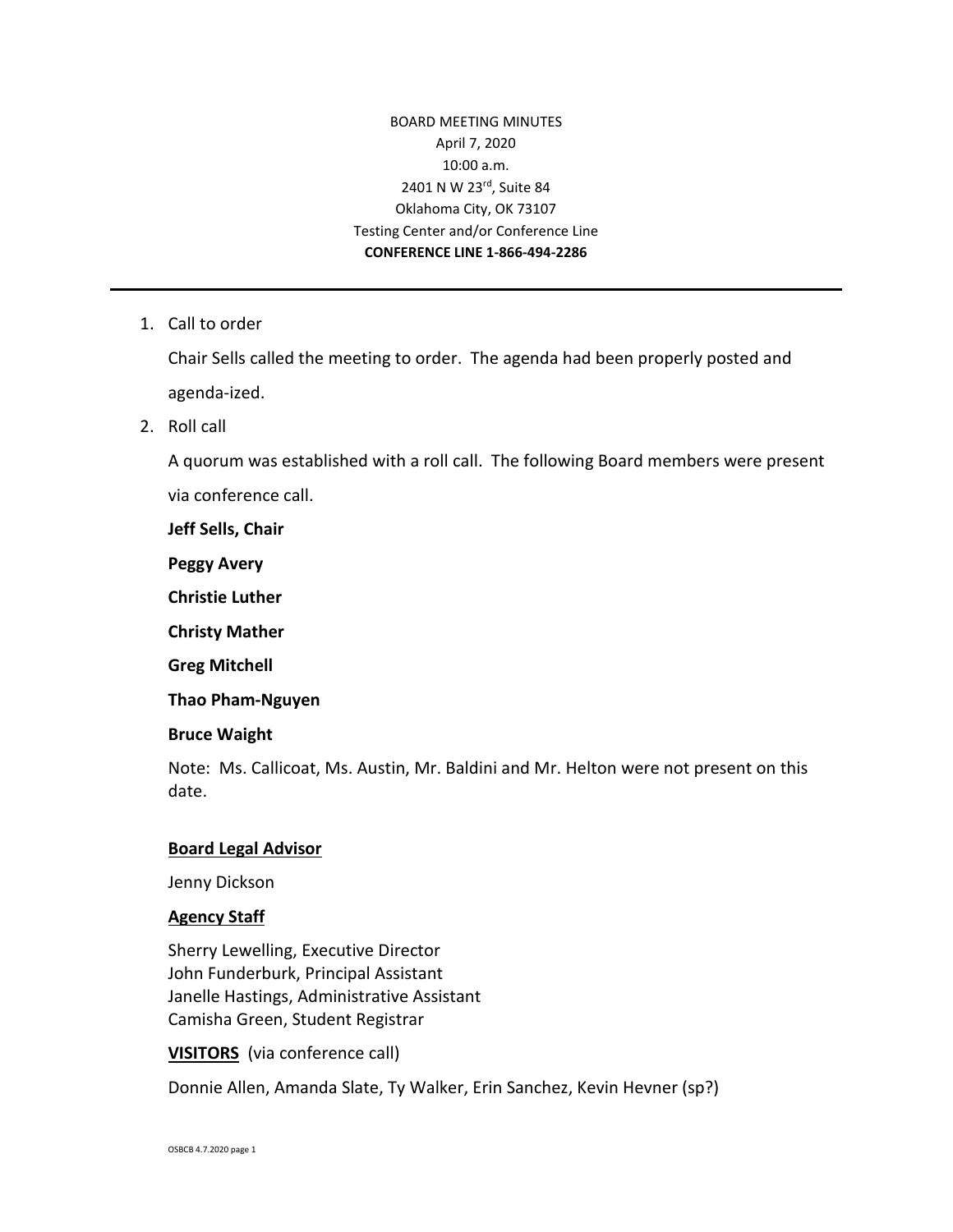3. Public comment- Opportunity for the board to receive public comments. Each speaker is limited to three minutes. Comments must be related to items listed on the agenda.

No request for comment was heard.

4. Rules Committee Report – Christie Luther

Mr. Sells said the rules committee met last week (via phone) and discussed distance education and whether or not we are going to allow practical learning, which is important because we are running out of time on the 30% only. The consensus was that because of the Governor's "safer at home" order requires schools to be closed longer than first anticipated, students will need some sort of practical hands on training. The committee decided not to increase the 30% but allow up to half of that time, or 15%, that can be done in practical education. This would be at the school's option, it is not required but is an option.

5. Discussion and possible action to adopt emergency rules pursuant to 75 O.S. sec. 253 and Executive Order 2020-7. OAC Title 175. State Board of Cosmetology and Barbering Chapter 10. Licensure of Cosmetologists, Barbers, Schools and Related Establishments Subchapter 3. Licensure of Schools Part 7. General Operations and Licensing Requirements 175:10-3-79. Hybrid learning in all courses [AMENDED] C  $(1)$   $(a)$ ,  $(b)$ ,  $(c)$ 

Mr. Sells said this rule would be in effect as long as this emergency lasts and the Board could increase the 30% in the future should the need arise.

A motion was made by Mr. Waight and seconded by Ms. Mather to approve to adopt emergency rule change.

#### **Voting:**

Avery, yes; Luther, yes; Mather, yes; Pham-Nguyen, yes; Waight, yes; Mitchell, yes.

#### **Motion passed.**

OSBCB 4.7.2020 page 2